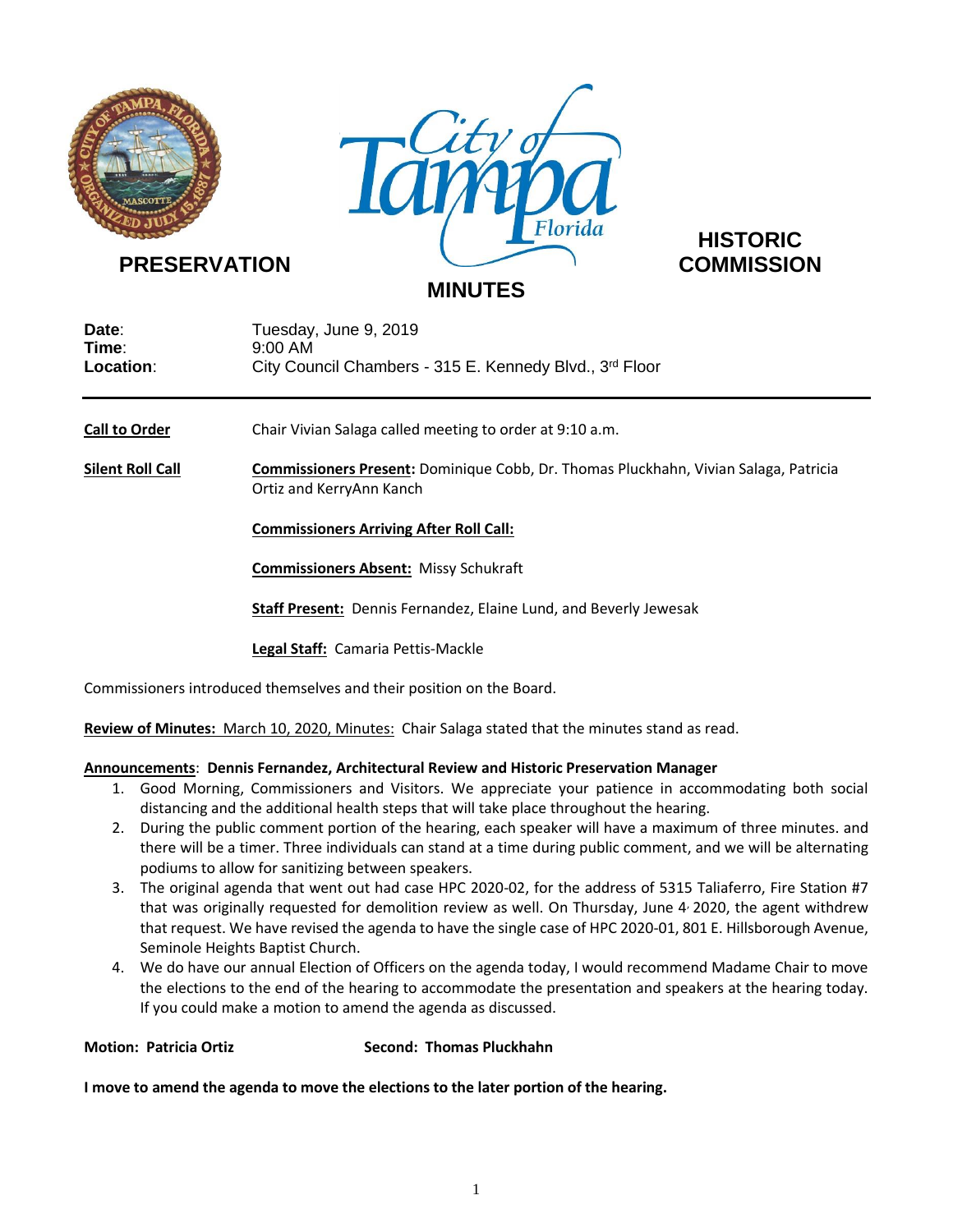**The motion passed by a vote of 5-0-0.**

## **Conflict of Interests**: **Camaria Pettis-Mackle, Assistant City Attorney**

**Camaria Pettis-Mackle** asked the Commissionersif there were any conflicts of interest for the record based on the item that is on the agenda.

**Commissioner Salaga** stated the editor of Creative Loafing via email had contacted her and she forwarded that email on to staff for their response to the inquiry.

**Camaria Pettis-Mackle –** Thank you Madam Commissioner. Did you at any point respond to that email?

**Commissioner Salaga** – I did not.

**Camaria Pettis-Mackle-** Are there any other comments?

**Commissioner Salaga –** By copy of the email to the originator he knew that I was forwarding it to Dennis.

**Camaria Pettis-Mackle –** And, just again, there have been no other conflicts of interest from the Commissioners? Seeing none, additionally can any of the Commissioners announce for the record if there has been any ex parte communication regarding the item that is on the record. For the record, I see no comments or anything from the Commissioners.

**Commissioner Salaga –** We will swear in at this point in time all those who wish to make public comment. For those people who are not present in the room, but may show up later, how will that swearing in be handled?

**Dennis Fernandez** – I believe we are going to have to do multiple swear-ins this morning, so we will try to monitor the flow of individuals through the room. We would ask that once you have spoken that you leave the room, if you can, to allow other individuals out in the lobby areas to come in and participate in the hearing. The room is limited in the number of individuals it can have at one time, so we will need individuals to exit the room in order for others to enter. If everyone could stand and raise your right hand, we have Beverly Jewesak to administer the swear-in.

**Swear-In:** Beverly Jewesak swore in all owners, applicants, interested parties, and witnesses within the Tampa Convention Center, Rooms 14-17.

**Commissioner Salaga –** We will have our staff presentation on the matter before us this morning,

**Dennis Fernandez –** I did want to briefly go through how the hearing will work this morning; we will begin with a staff presentation, facilitated through a PowerPoint presentation. The applicant's agent will introduce their evidence and exhibits before the board. We then will receive public comment at three minutes per individual. Following public comment, the petitioner will be allowed time for rebuttal, if that is necessary. Following rebuttal, the Board if they feel it necessary may question any witnesses who provided testimony, including the public. The Chairperson may call to order any party before the Board who is deemed out of order. At this point, we would be closing the public hearing and the Board in discussion would weigh all testimony of the applicants and the witnesses, and the Board will move to make a motion. We will be here to assist as well. We will begin with the staff presentation, with Elaine Lund presenting a PowerPoint presentation.

## **HPC 2020-01 – Demolition Review - Seminole Heights Baptist Church**

**Elaine Lund, Historic Preservation Commission Staff** – The application before you is for a demolition review for the Seminole Heights Baptist Church, located at 801 E. Hillsborough Avenue. We received an application on March 13, 2020, from Julia Mandell, who is here as the church's agent, to request a demolition review for this property. The application has been submitted into the record. We have a PowerPoint presentation, if we can get that up on screen.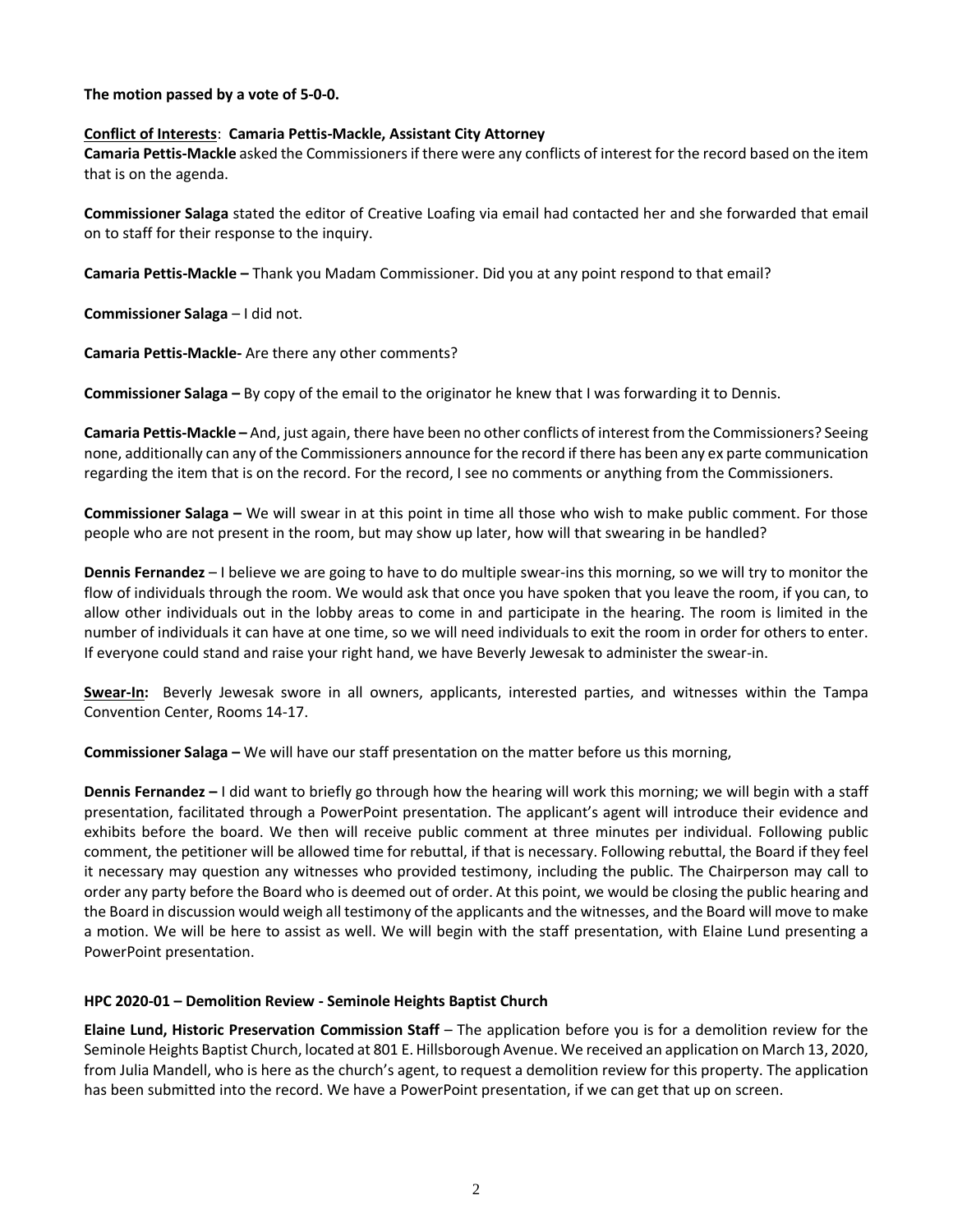This is a post card of the Seminole Heights Baptist Church, which the photo dates sometime prior to 1977, since there is a postal stamp on the front for that year. This is the church, as most people are familiar with it. This view is from Hillsborough Avenue. This is an aerial photograph from 2020, and you can see the proximity to Hillsborough Avenue, I-275, Taliaferro Avenue, Nebraska Avenue, and Giddens Avenue. Hillsborough is to the north, Taliaferro is directly to the west, Nebraska Avenue is to the east, and Giddens Avenue is to the south of the property. The buildings that are under consideration are the primary church structures: the original auditorium, or sanctuary, and the two subsequent education buildings that were additions to the 1949 structure. We have some historic aerials, this one is from 1957, you see the main roads there, and that is the block where the church is these days. In 1965, you can see the area being cleared for the Interstate, and by 1973, there is the Interstate and Hillsborough Avenue has been widened. By 1980, this is the configuration of the buildings as they are today.

This is a Fire Insurance Company map, the Sanborn map from 1922 showing the wood frame building where the church initially held its services. In the 1925 photo, you can see some additions that were done to expand for the growing church. In the 1931 Sanborn map below, you can see they expanded to the south and east from the original one story wood frame structure. The building that is present today was originally constructed in 1948 and finished in 1949. The image on the right is an advertisement that ran in the Tampa Tribune unveiling the model of the proposed new buildings. The proposed images are similar to what was actually built; obviously, some changes occurred between the couple of years from when the model was unveiled to when it was actually being built. In this 1949 photo, you see the original steeple or bell tower of the church being constructed. These are the finished photos in 1949 (southwest) and 1950 (southeast). Note that a dome caps the steeple. In the 1951 Sanborn map, you can see the original wood frame building and additions are still on the site, and the newer 1949 building in its place on the corner of Hillsborough Avenue and Taliaferro Avenue. This is a shot, looking down Hillsborough Avenue east of Nebraska, looking toward the church in the distance. You can see the tower, then rising above the adjacent buildings, landscaping, the trees, and beyond. This was part of a very interesting photo series that was done for some of the road projects at the time.

The next Sanborn map that is available is from 1976, and by this point, the church had acquired most of the property on the block, which is the same property I believe it has today. The original wood frame building is gone, but some of its additions are still left. The two rectangular buildings to the right were acquired by the church for educational purposes; they were formerly apartments. There are two wood frame buildings to the south facing Giddens, and the photo of one of them in the bottom left corner is Babyland, the nursey for the church. And then you see the entire complex as it sits today on this 1976 map. The photo above is the Canvas Cathedral that was used to house services during the 1958-1959 renovations. It was approximately a block away. During the 1958-1959 series of renovations, there was a new pastor at this time, under his & the Trustees' direction the church proceeded with some interior renovations including adding a stereophonic sound system and some modifications to the choir area, along with replacing the 1940s steeple cap with a new tall spire. The front portico with the Neoclassical two-story columns and the pediment above were placed in front of the original building at this time, and in 1959, the first educational building was constructed. It was the one southeast of the original. The 1976 Sanborn also shows the 1976 addition to the church and site, noting, "drawn from plans." When the Sanborn map was drawn, the building was most likely not complete. As you can see through color coding, here is the 1949 portion, the 1959 education building, porch, and steeple, and the 1976 the second education building.

Taken from the Google Street View service, you can see a couple of 2018 views taken from the Interstate and views taken earlier this year. One of the few notable changes to this structure is on the Hillsborough Avenue side: the north elevation doors have been filled in and are no longer in use. The first education building, finished in 1959, has a connector, which was part of the 1940s construction. The education building from 1976 runs along Taliaferro, and the fire station would be just to the left, just off the image, and to the right would be the playground. The east elevation of the building is not highly visible due to the proximity of where it was built in reference to the 1959 education building. In addition, the fire station blocks the view of north elevation to some extent. The 1959 addition is prominent, and was built within the 50-year review time that we usually consider items for the National Register. When we look at this structure, the original portions of it from the 1940s and the additions from the 1950s all fall within the period we would consider the appropriate historic period.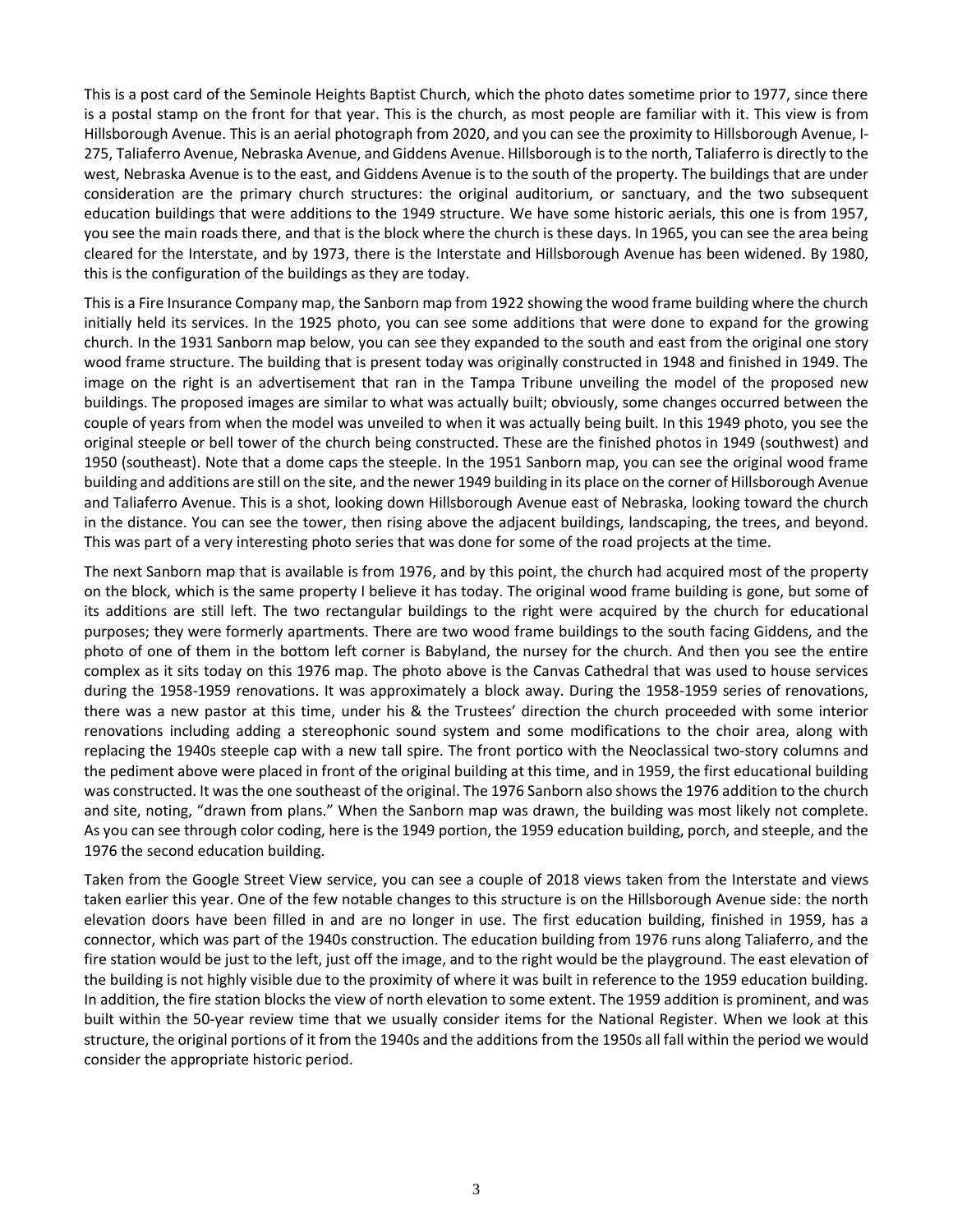**Dennis Fernandez** – Thank you Elaine. For the benefit of the Commissioners, I just wanted to walk through the staff report for just a moment. Obviously, the information that Elaine was talking about is in the staff report. The first two pages of the staff report deal mainly with the parcel details and the relevant processes that are in play during this morning's hearing. That would be any National Register Criteria, which are referenced in the various reports that will be referred to during the hearing. The third page is the National Register Criteria - condensed version. The fourth page is the Section 27-257 of the City of Tampa Code of Ordinances, which deals with criteria necessary to qualify as a Landmark, Landmark site, Multiple Property Designation, Historic Conservation Overlay District or Historic District. In addition, we have some attachments to the staff report, the excerpt from the Cultural Resources Assessment Survey that was done, which was one of the references used in determining eligibility for this particular property when it went through demolition review. The excerpt that we included deals with the church site, specifically the sanctuary and the education building. There additional pages that lead to a letter from the Florida Department of Transportation to the Federal Highway Authority. The letter is concurring with the conclusions of the report. You have the detail of that discussion and some exhibits attached to that as well. Then the last page should be an email that was received from the owner's agent, Ms. Mandell. It was directed to Ms. Mandell from Timothy Parsons, the State Historic Preservation Officer for the State of Florida. National Register eligibility is principally determined by the State Historic Preservation Office in conjunction with the National Register Review Board. So obviously, their participation noted in the email and their observations are relevant to today's discussion.

Go back to the PowerPoint please. What trigged this process was a request by the property owner to determine if the buildings on the site can be demolished. That does come to the Historic Preservation Division, and we review that against criteria within the code, specifically under Section 27-260 Emergency Actions to Protect Buildings, Sites, Structures or Objects; this morning we are dealing with buildings. In my office, we review any structure that is 50 years old or older against the criteria under this section. In this case, I determined with the resources available that it did meet criteria set forth in Section 27-260(b), and that is the catalyst for this process we are dealing with today. Under Section 27-260(b), it reads that a building, site, structure or object of historical or archeological significance, if it meets any of these three criteria, it rises to a level of a full Commission review for determination of the Board's evaluation of whether it should be sent forth for emergency action before City Council. The criteria are listed here, I will not go into those in depth, but I will say the one criteria met for this particular property was II, which says that the property meets the criteria for individual listing on the National Register of Historic Places but has not been locally designated under the provisions of this chapter.

We relied upon the Cultural Resource Assessment Survey produced by Janus Research, which is a cultural resource company that has been in existence for 25 years or more and is well known in this area for cultural resource surveying. They participate in a lot of the different assessments, particularly in reference to Interstate expansion. This particular segment of their study dealt with the interchange from [MLK] northward toward Bearss Avenue. You see on their map in the staff report, p.9-92, the property is outlined in a red line and you see the pink & red lines that form the boundary along the Interstate, that is referred to as the Area of Potential Effect. They look at any potential cultural resources within that area and make a determination of adverse impact by the prospective FDOT project that is being considered. Here is an aerial of the immediate study area and their area of focus. Janus Research concluded in its evaluation of the property that the Seminole Heights Baptist Church is considered eligible for individual listing in the National Register. It did call to mind that typically religious properties are considered ineligible for listing in the National Register, as historic significance cannot be established on the merit of religious doctrine. However, according to National Register Bulletin 15, under Criteria Consideration A, a religious property that derives primary significance from architectural or artistic distinction or historical importance may be eligible for listing in the National Register. This Seminole Heights landmark church is a good example of Neoclassical Revival architecture, and the original circa 1949 gable entry features little alteration. It goes on to talk about the flat roof and the additions. You will see often in the report that they refer to pre-1965; that is because the report was being developed in 2015, and anything prior to 1965 would be considered potentially eligible.

Your first role this morning will be to determine if the subject property does meet the criteria for the National Register of Historic Places under Criterion C. We are dealing with the significance of the built structure under this criterion, emphasizing the stylistic elements that are represented today in the existing structure and considering changes that may have been made over time. One of your roles this morning is to determine if individually this property rises to that level of being distinct or if it relies upon comparisons to similarly situated period relevant architectural references.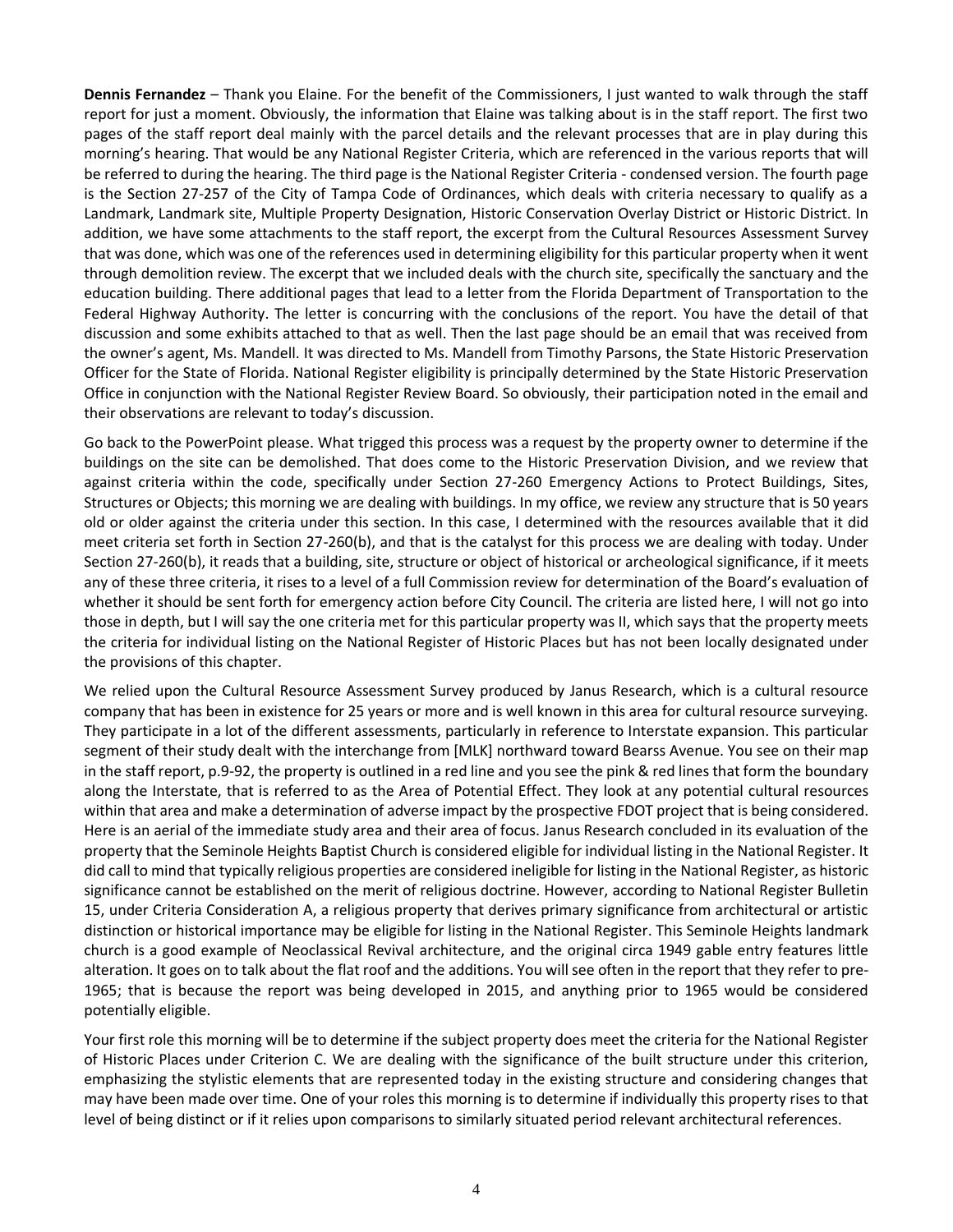If you determine that the property does not meet the criteria, then you will instruct staff to approve the demolition permit when presented. If you determine that the property does meet the criteria then you will request City Council to take emergency action to review the threat of demolition. In that motion you would need to submit information to City Council supporting the statement that irreparable harm will be done to the property if a demolition permit is issued. Then we would need to submit to City Council all information available regarding the properties eligibility for local designation as well.

The last couple of slides deal with the criteria for local designation under Section 257: that this property was initially constructed more than 50 years ago, and if it does have the determination for eligibility from the National Register, that criterion is very similar to what the local criteria reflects in item III.

Lastly, I did want to call to your attention that when the Cultural Resources Assessment survey was completed, there was a conflict in the language of the survey. In the text, as you will see in the staff report, it is determined that the property was eligible for the National Register under the criterion I reviewed. However, on the site form they checked that it was ineligible. The applicant's agent did request from Dr. Parsons, the SHPO, for some clarity on that, and you have that in an email. For the benefit of the audience, I will read the bullets: ""After reviewing the available information, my opinion can be summarized as follows: The church is potentially eligible for the National Register. Although modifications have been made over time, the architecture does not have to look exactly how it was when the church was initially constructed to be eligible. The current façade appears to date from the mid-1950s remodeling of the church, which took place over 50 years ago. It is an excellent example of Neoclassical revival architecture as applied to a church, as seen from the exterior. The addition to the church is compatible and secondary to the principle façade, so while it is larger in breadth than the church façade, it is subservient to it and therefore does not negatively impact its potential architectural eligibility."

That concludes my staff summary and we will now hear from the applicant's agent.

**Julia Mandell** – Attorney with the firm Gray Robinson and Agent representing Seminole Heights Baptist Church. I have Pastor Bryant Adams and expert witness Edward Browder with S&ME here with me today. I think Dennis did an excellent job describing this entire process. I think I should give you some background on what happened to get us here, because I think it is a little bit of an unusual situation. This property was analyzed, both the property where the church is and the fire station, as part of a Cultural Resource Assessment in reviewing whether or not they were going to expand I-275. This was not an analysis done for determination of preservation; it was really done for the purposes of making a determination of what resources are out there, should there be an expansion of I-275 that could affect those resources. If they find potential resources, should they have gone forward, there would have been a secondary process that would have been gone through; it is called the 106 process for those of you who are familiar with it. This determination and what was put in that report was not done for the purposes of full determination for the listing in the National Historic Register it was simply done to identify properties for that purpose if they had to go into a further process. That being said, it is something that does exist, and it is something that needs to be dealt with. For the record, my client was never aware that this process was taking place. They had no opportunity to be involved in that process.

As Dennis noted, there was some confusion in 2015 as to whether the church property was eligible for listing, and that is why we contacted the State. It is important for you to know, and members of the public to know, that this came up as part of a process where there was a potential contract purchaser who went forward to the City as part of their due diligence to determine what could be done on this property. It was at that moment in time that this was determined, as you would suspect it would, because at point in time you have a property that is over 50 years old and although there was not a demolition permit, and for the record there doesn't exist a demolition permit outstanding, this was done as part of that due diligence. At that point in time I was retained to come into the process to give legal advice and make some determinations, because there were conflicts in the reports, and procedurally the Church really had to figure out what property rights they have. They have owned this property for a very long time, 100 years, and Pastor Adams will describe the history of the church, but procedurally I thought it was important for you to understand why we were here and what led to this, and so it is very important for the Commission to understand its role today is to actually sit in the shoes of what would traditionally be part of a federal government process: evaluate these criteria and actually make a finding. This is a little different than some of the other things that come to you. I was with the City for a very long time, and I was the attorney for the HPC ,and I cannot recall ever being in this situation, specifically, where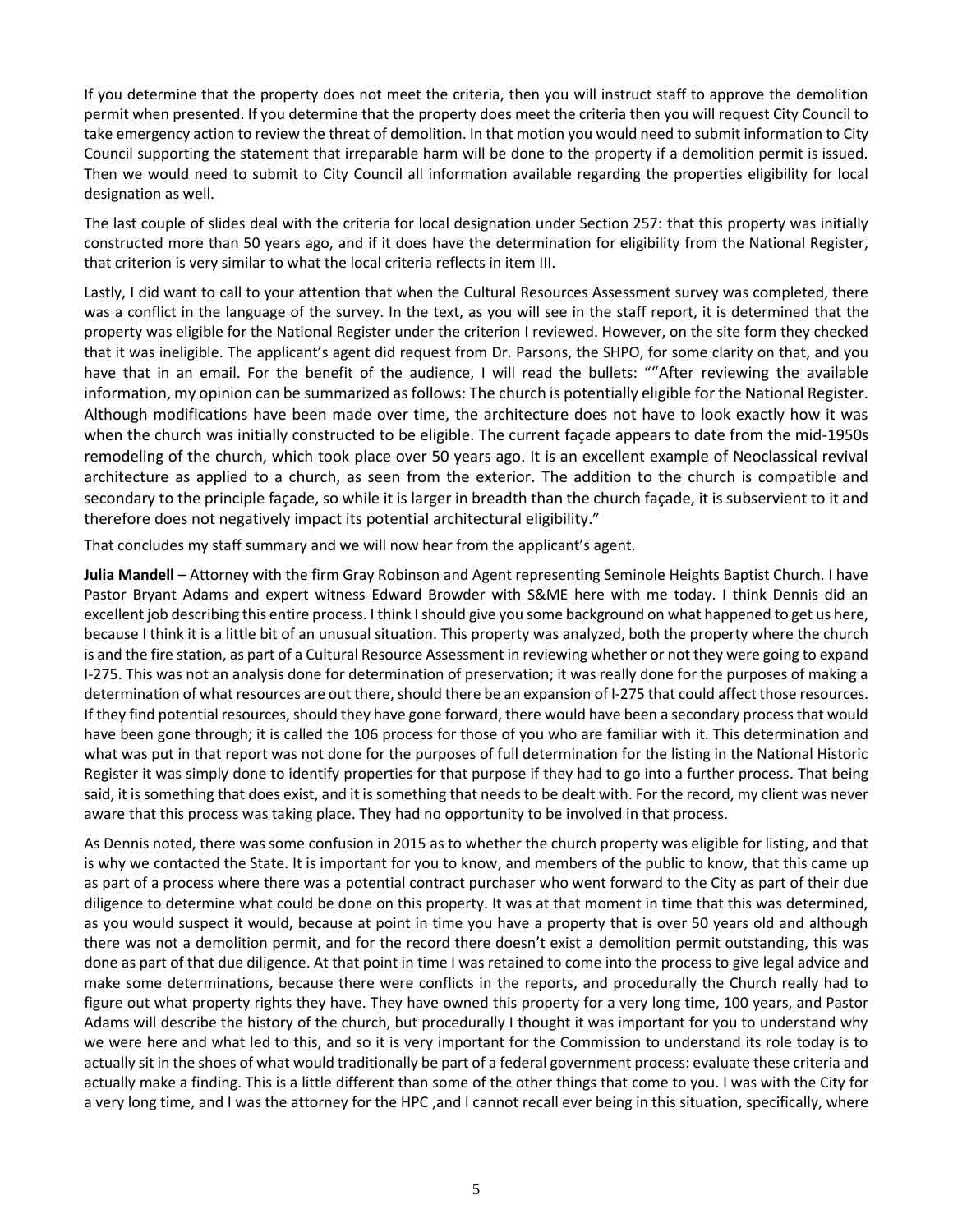you had a property that came forward to you, not because it was already part of a listing, or was in a district, or individually it had some evaluation needed for that purpose, but was in fact something identified through a secondary process where really no finding has been made, just a determination of potentially eligible.

In the packet that I gave you, go through all of those items because you actually have to be in that process to actually make those findings. In addition, the other thing I do want to state for the record, I have read a lot of the letters and I understand visually that especially the steeple has meaning to the community. I live in Tampa Heights; I understand. I drive by it all the time, so I understand visual nature of the steeple. I am not sure, and I have not read a lot, that the other elements have that level of import to the community. It really is the steeple, maybe the façade. But it is really important to remember that there is no façade designation, there is no designation of a piece of a building. It is either all, or it isn't designated. I understand that a lot of folks will want to talk about the idea of different uses for the existing structure and different ways it could be repurposed. That is not your role, and it cannot be your role. Your role is a very simple one: it either meets the criteria, and therefore we should move it forward for the purposes of local designation to the City Council, or it does not. It is the building as a whole, the elements as a whole, the history as a whole, and looking at this with a historical context.

Through my presentation that you have seen and the documents that I have given you, I think something that was missing, I think there are a couple of things missing as part of the original analysis that Janus undertook. The elements are really, what everyone is looking for in the Neoclassical Revival design, those were additions; they were not part of the original building. The original building was built in 1948-49 period. They had grand plans, as you can see from the advertisements, but they did not effectuate those plans. Ten years later, they put elements on. The porch, the pillars those were additions. The steeple actually was not original. I have been told that, and Pastor Adams could reiterate that, there was a fire that did have an effect on the original steeple. The steeple that everybody has a visceral feeling about today is not original to the building. So really, the question you are facing is not whether or not, as indicated in the Janus report, this is a good example of Neoclassical Revival. There are lots of good examples. Some of them are church buildings, some of them are bank buildings on Dale Mabry, and you can debate what a good example of Neoclassical Revival is. That is not what your role is today. Your role is to make a determination of whether or not this has distinctive characteristics of the type, period, and method of construction, and that it derives its primary significance from its architecture.

There is a reason why in the Code of Federal Regulations, as well as the Bulletin, there is an additional review for churches. Church buildings are more public-type buildings and have more visceral effect. If this was a bank, maybe, the fact that this architecture exists may not be as interesting. Probably would not have a steeple, but who knows. The bottom line is that you are to look at this in a more heightened way. I go through that in my packet, but I think that the way you really need to look at it is not just the context of this location or the context of the building as it stands today. It needs to be looked at because of the historical context. It is not in the district. It could have been made part of the district, but it never was made part of the district. You are obligated to also look at it in a historical context. I think that is probably one of the most important things, when you look at the church, originally constructed in 1949 and having additions in 1958, and other additions to the property, this property has morphed over time. The fact that it has been a church for that many years is not nearly as important as the construction of the church and what it looks like. I have provided in your packet photos of five other churches built during this time. Ms. Mandell showed photos and described five different churches built in Tampa between 1949 to 1969.

## **Pastor Brant Adams** gave remarks.

**Edward Browder**, Landscape Architect & Project Manager with SNME. Mr. Browder gave remarks.

**Dennis Fernandez –** Thank you Commissioners and we will now start to receive public comment. You will be given 3 minutes per speaker, we ask that when you have finished speaking that you exit this room to enable other who want to speak to enter. Commissioners in your packets there is a stack of letters received by our office and we process those up to noon yesterday, the applicant's agent has also received a copy of all letters, there were 105 letters reflecting their opinions on the property, the designation, and your role here today. With that, we can begin public comment.

**Commissioner Salaga** – Commissioner Ortiz has a question.

**Commissioner Ortiz** – I would like to request a recess.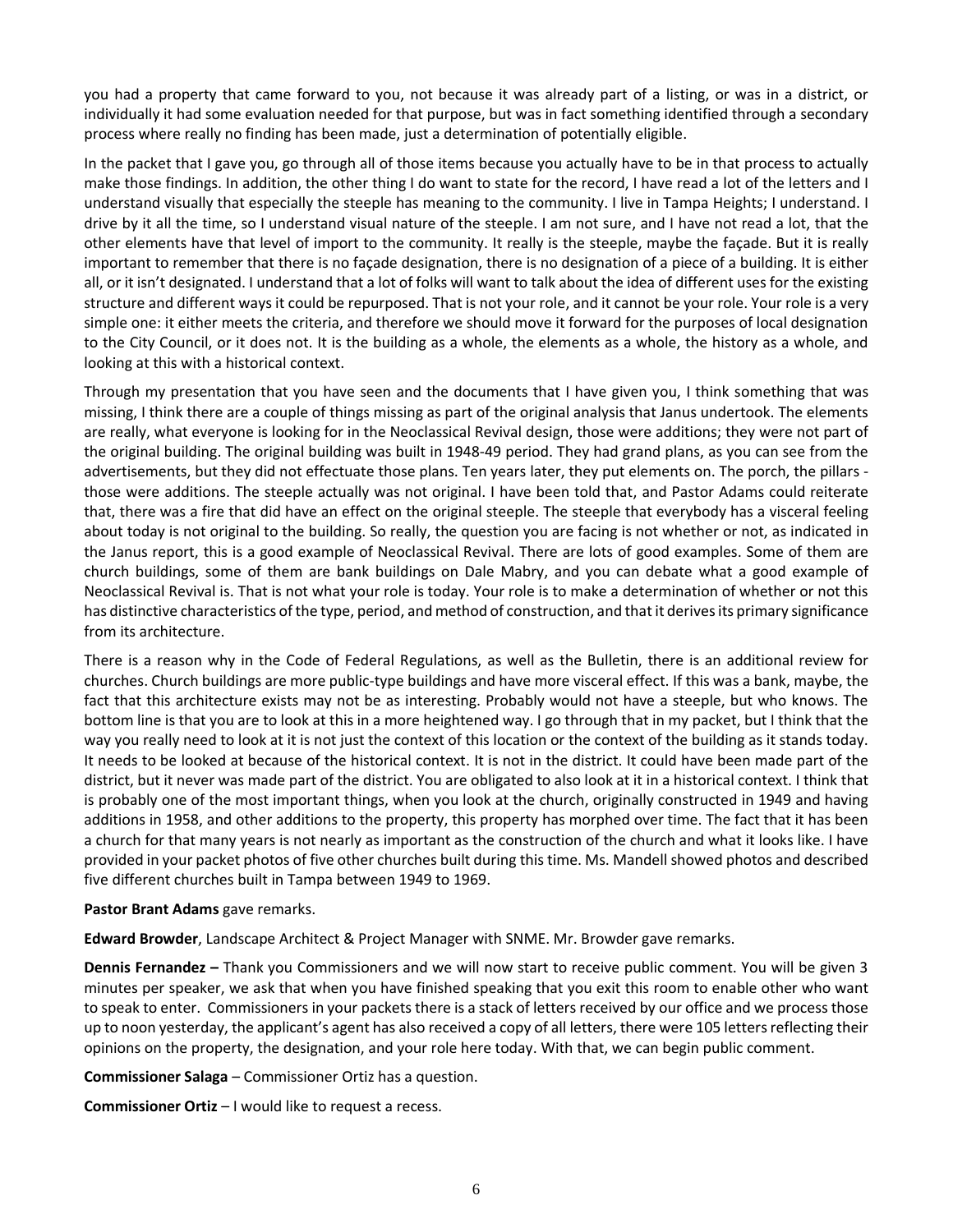**Commissioner Salaga** – I call the hearing recessed for 5 minutes.

**Commissioner Salaga** – I call the hearing back in session. If I could ask that those who need to leave for any reason speak first, and once you have spoken, please move to the outside lobby to allow those out in the lobby to come in to speak.

**Dennis Fernandez** – Madame Chair could we have another swear in, in case someone has entered that was not previously sworn.

**Swear-In:** Beverly Jewesak swore in all owners, applicants, interested parties, and witnesses within the Tampa Convention Center, Rooms 14-17.

**Public Comment:** Ellie Baggett, Tim Keeports, Jack Fernandez, Steven King, Bonnie Behnke, Larry Hodkins, Jessica Atanasoff, Janeen Stokes, Natalia Mohabir, Angela Stutz, Charlie Naffziger, Donna Harris, Eric Laney, Roger Bunner, Michelle Thomas, Regina Wilson, Amy Walsh, Jack Young, Anne Hasler, Larry Tyner, Bryant Adams.

**Commissioner Salaga** – Seeing no other members of the public coming forward to speak.

**Dennis Fernandez** – The applicant's agent will have 5 minutes for rebuttal.

**Julia Mandell-** Rebuttal remarks.

**Commissioner Salaga** – Let us move on to any questions the Commissioners may have.

**Commissioner Cobb** – In regards to the up keep of the building, and the community. I have seen where Seminole Heights has expressed their concern about the steeple and the church itself. My question is for the Pastor, has the community helped in any way to help maintain this building or the services you have?

#### **Pastor Bryant Adams** – No

**Commissioner Cobb** – And also as far as the economic hardship, have you tried reaching out to the City of Tampa to see if there are any funds to help with preserving the building?

**Pastor Bryant Adams** - \$9,000,000 is what it would cost to bring all the buildings up, to answer your question no we haven't sought funding, because as long as I have been Pastor we have always desired the flexibility, and had an understanding that it wasn't designated historically; and imagine the shock, because we've always wanted to do with the property that we have always owned over 100 years. We wanted the flexibility to do what we see fit as the property owner and have never sought designation because of that. Quite honestly, do not want it. We should be able to do with our property just like at your house, if you had a house and someone else wanted to do something to it, you should be able to say, no.

**Julia Mandell** – additional remarks.

**Commissioner Ortiz** – I have a question for staff. Regarding the criteria consideration for churches, the staff report goes on to say that the Southeast Seminole Heights neighborhood is not one which could potentially lend itself to a National Register historic district, and in the criteria for consideration the last sentence reads, "churches or such properties will qualify if they are integral parts of districts that do meet the criteria or they fall within the following categories. If the Southeast Seminole Heights is not a National neighborhood, then how does this property quality. I would like some clarification on that.

**Dennis Fernandez** – I do believe some of the wording you are referencing is from the Cultural Resource Assessment survey, that was looking at the area to potentially support a district. On criterion, C that very last part is emphasizing a district but that is not a caveat of this particular evaluation it is being evaluated by you today as an individual listing.

**Commissioner Kanch** – In the examples of the churches that you gave and looking at National Registry Criteria C and it did say, "Will represent the work of a Master" and you were saying it is not an excellent example it was just a good example. When you looked at the other churches how far away in proximity to this church, because if this church is the only example in this area, then that does bring about other questions.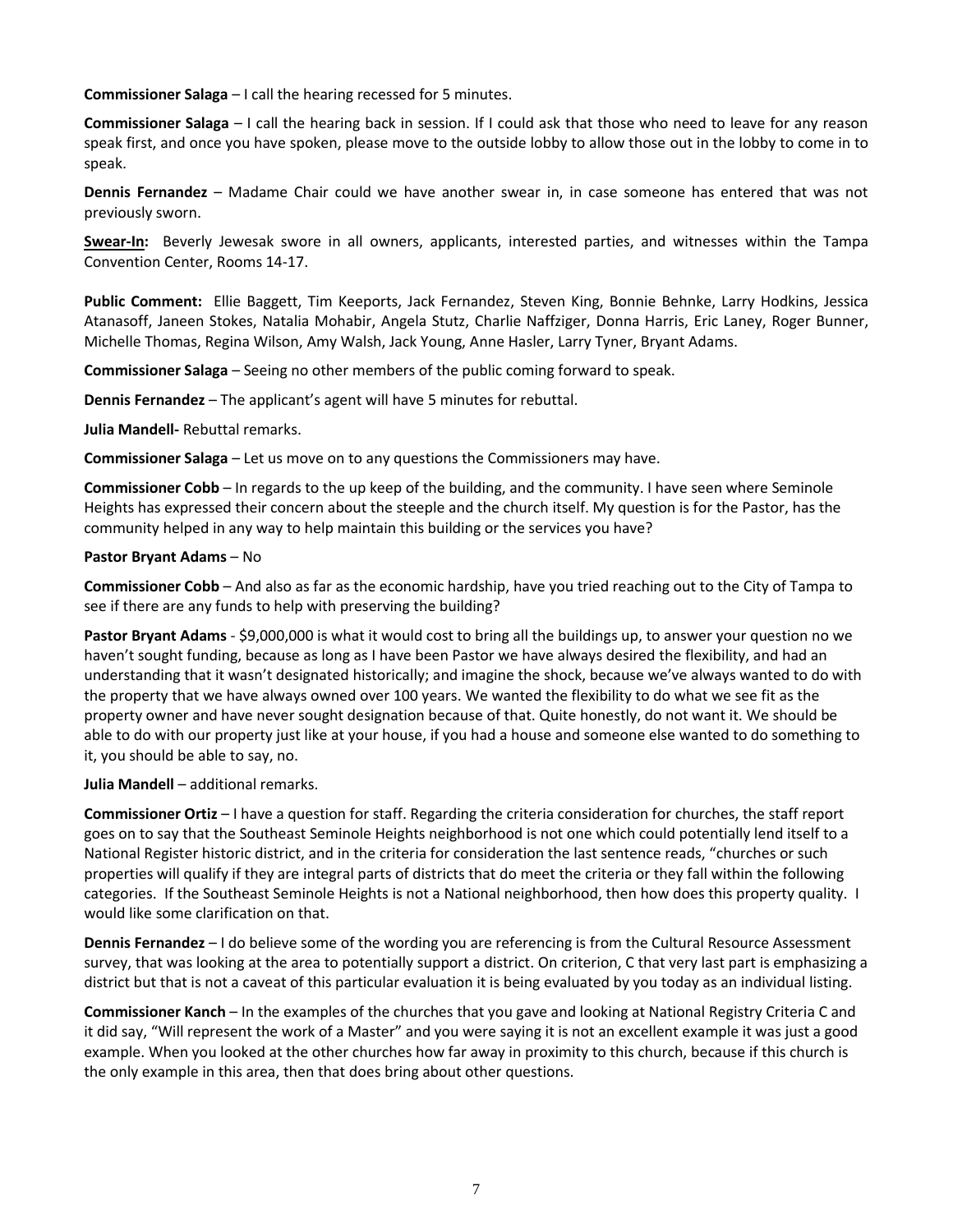**Julia Mandell** – Concerning the statements that were made that was from the report by Janis. That is their words not mine. I did not do an exhaustive search, but I did find several others as I began to do more research. Geographically these churches are the best examples and synergy. You could almost call it iconic.

**Commissioner Salaga** – I will close the public hearing, and open the floor to Commissioner comments.

**Commissioner Pluckhahn** – Thank you for coming this morning, it is heart breaking to hear how much of a burden that it has become to maintain the church. To me, we have ample evidence that it is eligible for the National Register under criterion C. We have the Janis Report, concurrence from the FDOT, the statement from the highest historic preservation office in the state, Dr. Parsons. It does not matter that the steeple is not original, it does not matter that there were alterations, most/many perhaps most National Register structures have alterations and sometimes it is the alterations that make the property eligible. Does it matter that it is not part of a district? Seminole Heights District is defined to more narrowly to the period before WWII so it obviously is not contributing to the district under that criteria. It does not matter that there are other churches of that same style in the area. This is something Historic Preservationist do consider. We can't not call a property eligible because there are few scattered elements, especially when we don't know if there are protections in place, we don't know if those other properties are protected or not. If there were an abundance of properties of that same style that were already protected. It does not matter that there was a clerical error. I've done thousands of site forms for the State of Florida and it's easy to make a clerical error on those electronic forms. Clearly, the intent was to call it, "potentially eligible". I think on the narrow issue of eligibility, I think it is eligible under Criterion C.

**Commissioner Kanch** – I would agree on the narrow criteria. Because I was considering if there were other buildings of the same style built around the same time, with more superior or artistic craftsmanship. You brought up a great statement that if there were we don't know if those are protected. You cannot demolish something just because it is not pleasing or hard to keep up or maintain. I do understand the congregation too, I understand how that can be a burden on the congregation because old buildings are expensive. I understand too that when something is built so long ago, it becomes a part of the community it is interwoven and it is part if the community's identity. I would agree that it is eligible, because of the time and style it was built in. I do want to state that the additions do contribute to the structure; they were built in the same architectural style so it did not take away from it, it enhanced it. That is my take on it.

**Commissioner Ortiz** – My thoughts are that the architecture at this location, we are asked to measure that is it distinct. I have to say that based on the definition of distinct that the applicant has provided us, being excellent or superior. I do not think that this is an excellent or superior rendering of the Neo Classical architectural style. Is it significant? Sure. People in this neighborhood do believe that this church influences them and has an effect on them. I do go back to the architecture of this location and I do not believe that it is an excellent or superior example.

**Commissioner Cobb** – I agree with Commissioner Ortiz, given that this is an iconic structure in the area. I do not see where this building stands out from the other examples. It does meet the criteria, but I do not think it is very distinct compared to others. I do also fee for the pubic having this structure in this area for such a long time, Again that was a lighthouse to me coming in and out of the city but what is the purpose for this area if it can be repurposed. I do agree that this structure is not so significant that it has to stay.

**Commissioner Salaga** – It is significantly unfortunate that the building has deteriorated to the point it has. The Architectural Review Commission often times reviews demolish requests and many times, it is due to a lack of maintenance and repair over time on these buildings. I heard earlier that someone made a comment that a building is just a building; to preservationists a building is not just a building. These buildings are the cultural history of our community and our society and they need to be preserved and treated delicately as time passes. I understand the position that everyone here has raised, but to trivialize an historic building because of the function that occurs within the building may to many people seem more important than the building itself, is not really a reason to bring forward as a legitimate argument for the lack of preservation of the building. The fact that 75-year-old buildings are expensive to operate, I live in a 115-year-old house and can attest to the fact that it requires constant maintenance. I would like to make just a general comment to all of the members of the parish; churches are iconic in neighborhoods regardless of the church, they are cultural resources for communities and they are very important in their own right no matter which church or who's church it is, and I know that over time I can see the painfulness in your eyes when you made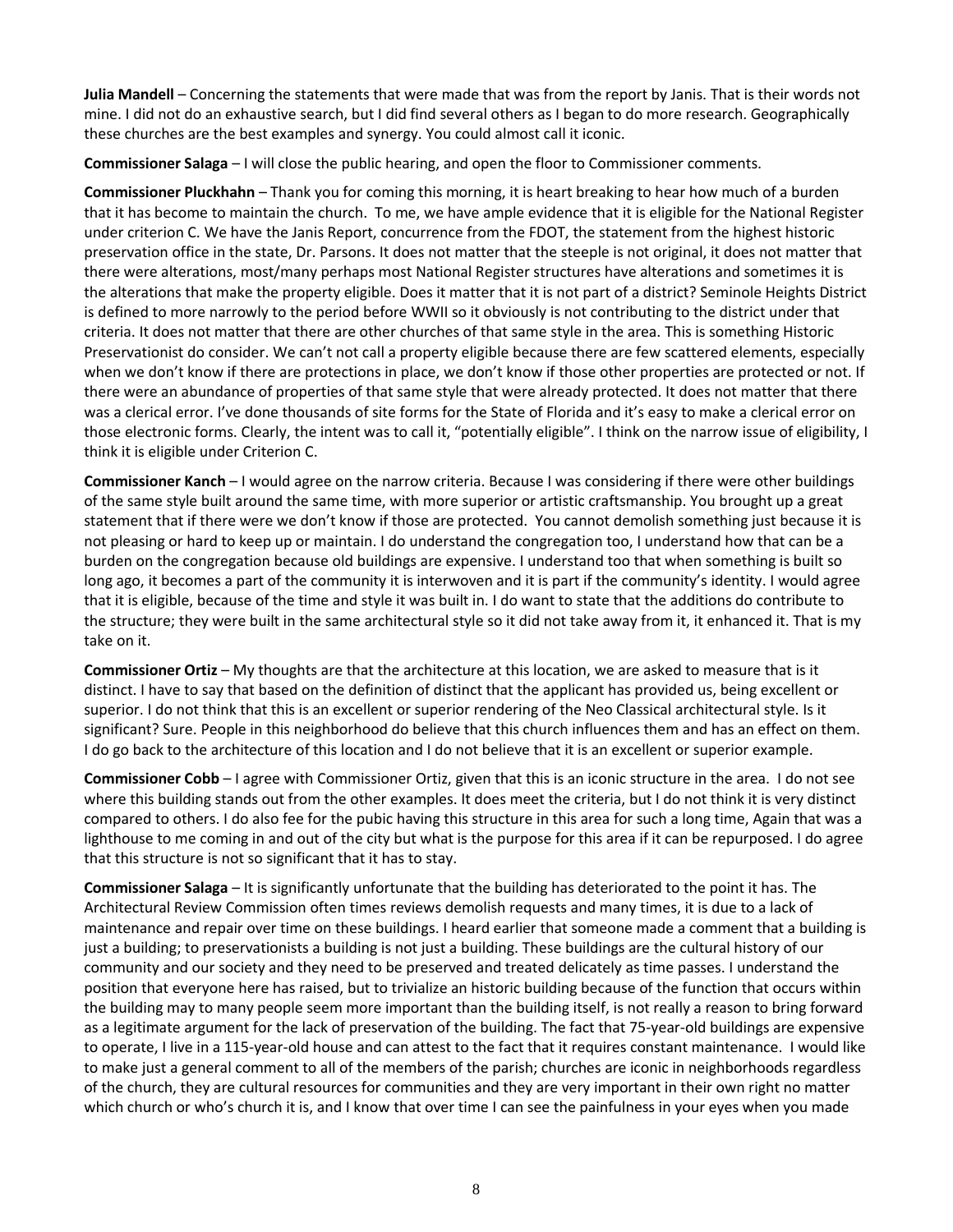your comments about the fact that this was a very difficult decision for your church to have arrived at, and that too can be appreciated. I have been torn, while I recognize that the architect who originally did the building wasn't the architect that put the additions on, nor was there evidence that he was later involved with the structure, while he did study under Adam Misener, Mr Giesler did not go on to create a portfolio to the level of Mr. Misener. For that criteria, I do not believe we have much of an argument to allow for the work of an architect as a means to justify the demolish. I probably closed the Public Hearing too soon, because it seems to me in my dealing with preservation work that the sanctuary itself could be saved as a building without saving the adjacently built structures. I should have posed that questions earlier, so could Dennis provide comment.

**Camaria Pettis-Mackle-** Madame Chair are you requesting to reopen the Public Hearing?

**Commissioner Salaga** – Yes, I propose to reopen the Public Hearing to received comments from staff.

**Dennis Fernandez** – Could you repeat your question.

**Commissioner Salaga** – Is it legitimate that the original sanctuary structure which is primarily sounds like the conversation that has gone on here, could be separated from the two Sunday school buildings and that alone could be designated exclusive of the rest of the building.

**Dennis Fernandez** – I think there are a couple different ways to look at it. You have evidence in front of you that was completed by the Cultural Resource Company that evaluated the entire site and found potential eligibility for the entire site less the 1970's Education buildings. I also believe most of the emphasis has been focused on the sanctuary architecturally it is being described at a more detailed extent then the education building has been. Of course, their built originally at different phases and with the modifications and the expansions they somewhat come together in the late 50's. You can formulate your recommendation how you see fit. Given the evidence that has been presented.

**Commissioner Salaga** – All right.

**Dennis Fernandez** – Once you have opened the Public hearing I believe that Ms. Mandell is allowed to comment.

**Julia Mandell** – I have worked with you for a long time, and I respect what you are saying. I had an opportunity to speak with my client about that issue, some of the economic hardship issues, and just sort of listening to the conversation. Perhaps, and not to continue to draw this out, but I understand it is a hard decision. Perhaps the thing to do would be to allow a continuance, for us to look into the issue that you have raised and to bring forth our evidence as it relates to economic hardship. So we can have that also heard, I did not bring that here, because unlike some of the other situations there has not been a determination that the criteria have been met. That being said and listening to the conversation I am feeling that you are have some questions, why don't I suggest that we go ahead and continue this hearing to allow first the question that you raised to be responded to both from a legal perspective and from a procedural perspective, and secondarily to bring forth our evidence as it relates to the economic hardship. You have some of that evidence in the record but there is additional evidence that we would need to provide you. I propose that as a solution, we would go ahead, accept it, and request that continuance so you have that further information as it relates to these questions. I should note for the record that this was also noticed for the economic hardship portion, but after speaking with Dennis and City Attorney's office because this is the situation where the designation question has not been answered yet, it was making it very difficult for us to obtain that information, so we would be bifurcating that question anyway.

**Camaria Pettis-Mackle** – Ms. Mandell for clarification are you asking the Commission for continuing to bifurcate the hearing or to continue the purpose of.

**Julia Mandell** - I'm asking for both. Because of the questions that were just asked as it relates to just looking at the certain area of the sanctuary, as well as, going ahead and bringing forth the evidence on the bifurcated issue of the economic hardship. I would be asking if that were the determination that it was eligible for designation, and I would have been asking for that continuance anyway, so I think, given the fact that Ms. Salaga has asked a question that we would like some time to think about and be able to respond to, I think that would be acceptable and appropriate.

**Commissioner Salaga** – I have to say that I was not asking it as a means of consideration for economic hardship, I was simply asking from an architectural perspective, because that is what we are here to determine.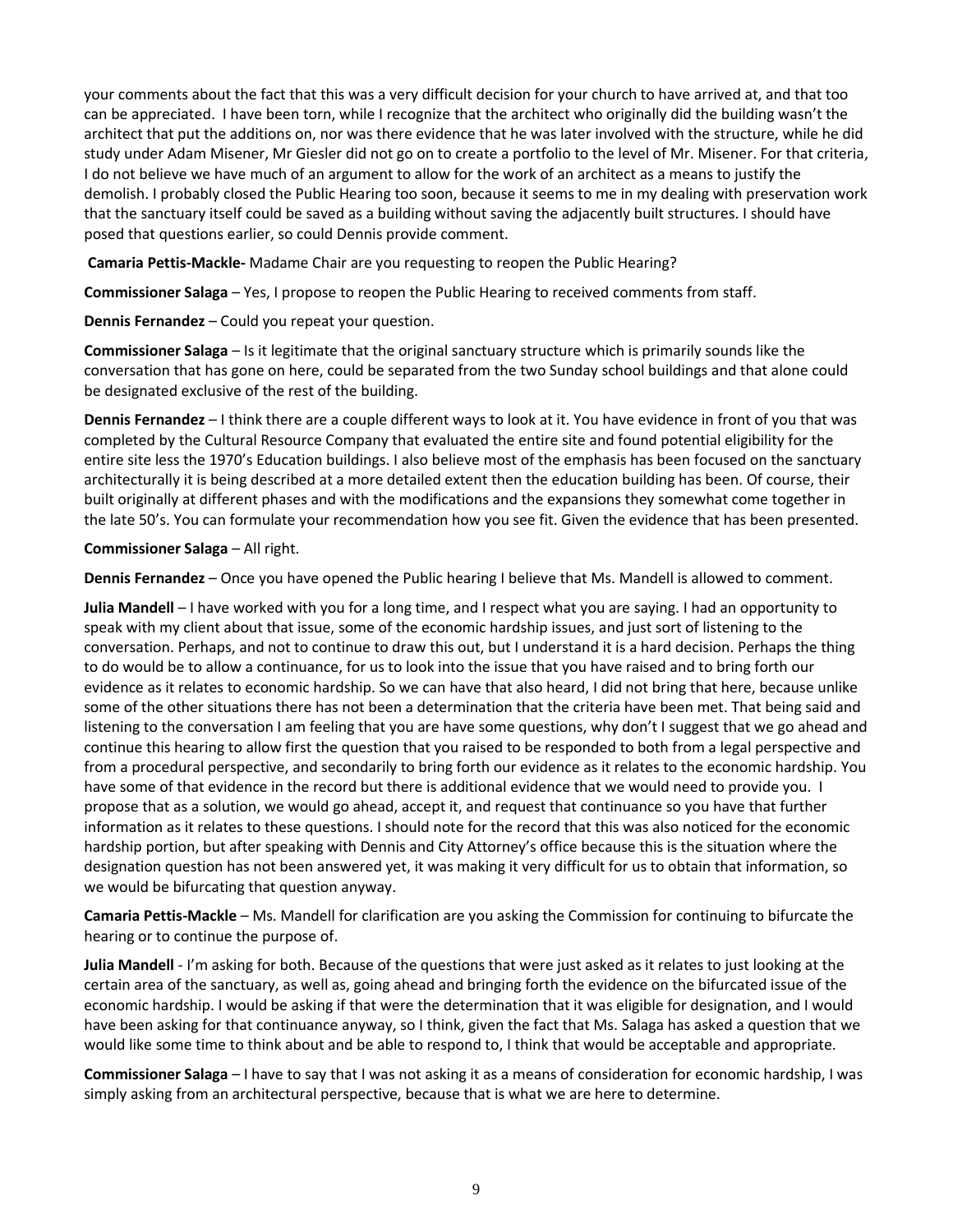**Julia Mandell** – And I understand what you are saying, the problem is that procedurally this sits in front of you as an entire building and when we are the ones that brought the application. So if there is a question on that and there is some opportunity to either make a decision on the way our application is brought forward I think we should be able to do that. And if it is something you want to have more information on, we would really need to have the opportunity to continue on that basis.

**Commissioner Salaga** – No, I do not think that would be necessary. Thank you.

**Julia Mandell** – I think this is important, and that is why I was suggesting that if you want us to explore that issue we would be happy to take some time to explore that issue. That being said, you are not looking at this building, just that one area, you have to look at it as a whole and it is inclusive of the property as a whole. I just wanted to make that clear for the record.

**Commissioner Salaga** – I will close the Public Hearing now and turn back to the Commission.

**Commissioner Pluckhahn** – I would like to address the issue of distinct that is not actually in the criteria except as distinctive, so at the local and in the National Register level don't say that the property has to be distinct, what staff is invoking is that the property embodied the distinctive characteristics of a type, so it has to have the architectural elements of a type, those elements that make a type, a distinct entity, not that the property has to be distinct.

**Camaria Pettis-Mackle-** Are we going to address the applicant's request for continuance, Is the Board going to continue the matter?

**Commissioner Salaga –** But her continuance was to bring forward the economic hardship considerations and those we were instructed at the beginning of the hearing that those are not to be taken into consideration in our deliberations.

**Julia Mandell** – Maybe I confused you, Ms. Salaga you had asked a question as it related to whether or not the sanctuary part of the building could be separated for the purposes of a designation or preservation. What I wanted to have an opportunity if that was an exploration. If this is not something the Commission wants to explore then we do not need that part of the continuance. Notwithstanding, if this Commission makes a decision that it meets the criteria then we would ask for a continuance to bifurcate and bring forward the economic hardship evidence.

**Camaria Pettis-Mackle** – That is what the request was from the application, the building as an entirety and ask the Commission to remain focused on what the application request is for.

**Commissioner Salaga** – And unfortunately, I think as we look at the building and all of the criteria. The building itself is the only criteria that is actually up for grabs as the defining characteristics and I even from my own preservation point of view it is not in my opinion that it would stand out as being distinctive, I'm sorry to say that because I would love to preserve every possible historic building in the City if it were possible. May I ask one of our Commissioners to put forth a motion?

**Motion: Thomas Pluckhahn Second: (None received)** 

**Motion that the property meets the criteria for designation to the National Register of Historic Places under criterion C: specifically, for its embodiment of distinctive characteristics of the Neo Classical Revival style and for its integrity in expressing those distinctive elements. We request City Council to take emergency action to review.**

**Commissioner Salaga –** Do we have a second, or would anyone like to modify the motion.

**Dennis Fernandez –** Seeing no second.

**Motion fails for lack of second.**

**Commissioner Salaga –** Now therefore, is there another motion to be made regarding this case.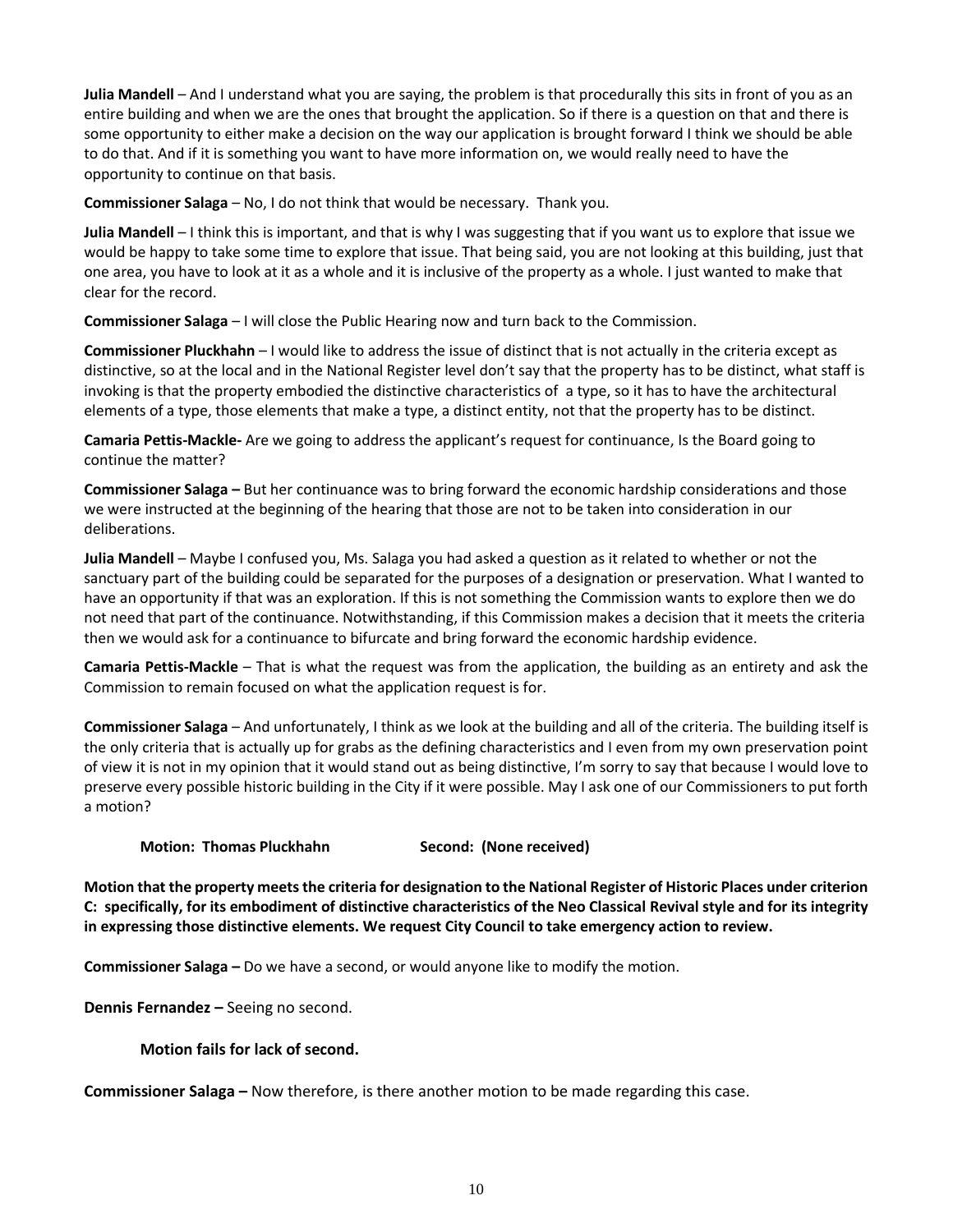**Commissioner Ortiz –** Maybe a question first, and this would go to staff, **a**re we still eligible as this case was presented to us as a whole, are we eligible to hear the continuance as offered where we will be to looking as I understand at specific elements of this building and economic hardship or would that require a new application?

**Camaria Pettis-Mackle-** If it be the pleasure of the Commission, you can reopen the public hearing to hear the Agent's comments.

**Commissioner Salaga –** We will reopen the public hearing to hear from the Agent for the Applicant.

**Julia Mandell –** I am going to answer both your questions but separately. As it relates to the economic hardship that only comes into play if there is a determination that the criteria had been met. The applicant in front of you is the entire criteria. As Ms. Salaga had suggested I was prepared to explore that and I think at this point we probably look at it as a whole and we can see where we go from there. I can say this, although I have been very clear that this is not related to any existing or potential development of this site. Both the church is very sensitive of what this property means as you have heard; they have not just gone out there and marketed this property to the highest and best use or highest and biggest seller, it is very important that no matter what goes there that it is sensitive. I also want you to keep in mind there is another structure on the property, the fire station that we did remove. There are probably a lot of different opportunities to honor that as well. I only posture this because, if that was a conversation you wanted to have I wanted to respect this Board to say let's have this conversation. I do not want there to be a belief system that there is no interest in honoring what has been there. Secondarily, they is another part of this, which is not in front of you, but we also do have the fire station, and the fire station may actually also inform additional architecture in this area. Both my clients have told me and it has been made part of this process and something they really want to consider. Any reuse of this property, if the church no longer exists, is going to have to take into consideration how it deals with it as it relates to the fire station. I point that out as part of your deliberations.

**Commissioner Salaga –** Is there a motion or would the Commission care to honor the request for continuance, or?

**Camaria Pettis-Mackle-** The application is for the entire building, there is not an application for pieces of the building.

**Commissioner Salaga –** Is there a motion on the floor? As regards to the entire building and its eligibility to be potentially on the National register.

Commissioner Ortiz – I am trying to create a motion, but if anyone else would like to take a swing at it, I would of course listen.

**Motion: Patricia Ortiz Second: Dominique Cobb**

**Motion to approve the request based on the fact that this building on its entirety does not embody a distinctive characteristic of a type, period, or method of construction.**

**Motion passed by vote of 4-1-0, with Commissioner Pluckhahn voting against.**

**Commissioners closing remarks.**

**Dennis Fernandez** – We need to move on with the agenda.

**Julia Mandell** – We are outside of the public hearing, but I can tell you I hear what you say, and I certainly will express that as we go through the process.